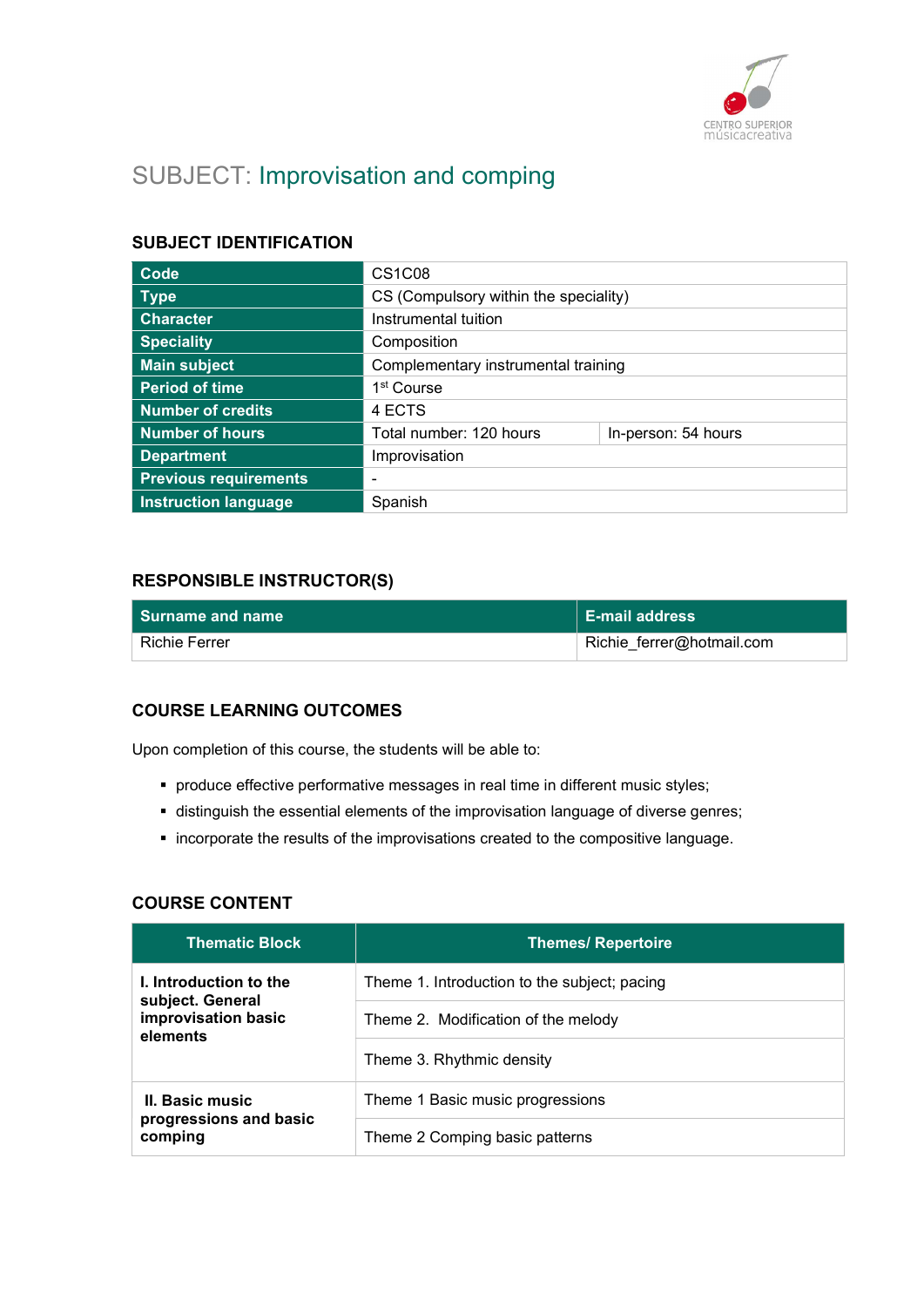

| III. Construction of bass<br>lines           | Theme I - Lines of traditional genres and rhythms.<br>Theme II Lines with triads. Lines based in Riffs. Calipso, Blues,<br>Rhythm'& Blues<br>Theme III Lines with arpeggios, scales and chromatisms of abstract<br>conception. Lines of Walkin'                                                                                              |
|----------------------------------------------|----------------------------------------------------------------------------------------------------------------------------------------------------------------------------------------------------------------------------------------------------------------------------------------------------------------------------------------------|
| <b>IV. Blues</b>                             | Theme I Tools to create an improvised discourse; traditional Blues<br>Theme II Jazz Blues<br>Theme III Bebop Blues                                                                                                                                                                                                                           |
| V. Tonal harmony                             | Theme I The modes in the tonal context<br>Theme II Improvisation with scales and chords<br>Theme III Explanation of the pentatonic scales<br>Theme IV Improvisation with pentatonic scales in the tonal context                                                                                                                              |
| <b>VI. Modal harmony</b>                     | Theme I Tonal improvisation; Improvisation and concept<br>Theme II Ionian mode in the modal context<br>Theme III Dorian mode in the modal context<br>Theme IV Phrygian mode in the modal context<br>Theme V Lydian mode in the modal context<br>Theme VI Mixolydian mode in the modal context<br>Theme VII Aeolian mode in the modal context |
| VII. Improvisation in the<br>classic context | Theme I Improvisation in the Baroque period; Bach<br>Theme II Improvisation in the Classicism period; Mozart<br>Theme III Improvisation in the Romanticism period; Beethoven,<br>Liszt; Chopin<br>Theme IV Harmonic concepts from Debussy, Ravel, Satie and its<br>influence in jazz                                                         |

# STUDENT´S STUDY HOURS PLANNING

| <b>Activity type</b>                                           | <b>Total hours</b>  |
|----------------------------------------------------------------|---------------------|
| <b>Theoretic activities</b>                                    | 20 hours            |
| <b>Practice activities</b>                                     | 25 hours            |
| Other mandatory training activities (seminars, workshops etc.) | 6 hours             |
| <b>Test taking</b>                                             | 3 hours             |
| <b>Student self-study hours</b>                                | 62 hours            |
| <b>Practice preparation</b>                                    | 4 hours             |
| <b>Total studying hours</b>                                    | $54+68 = 120$ hours |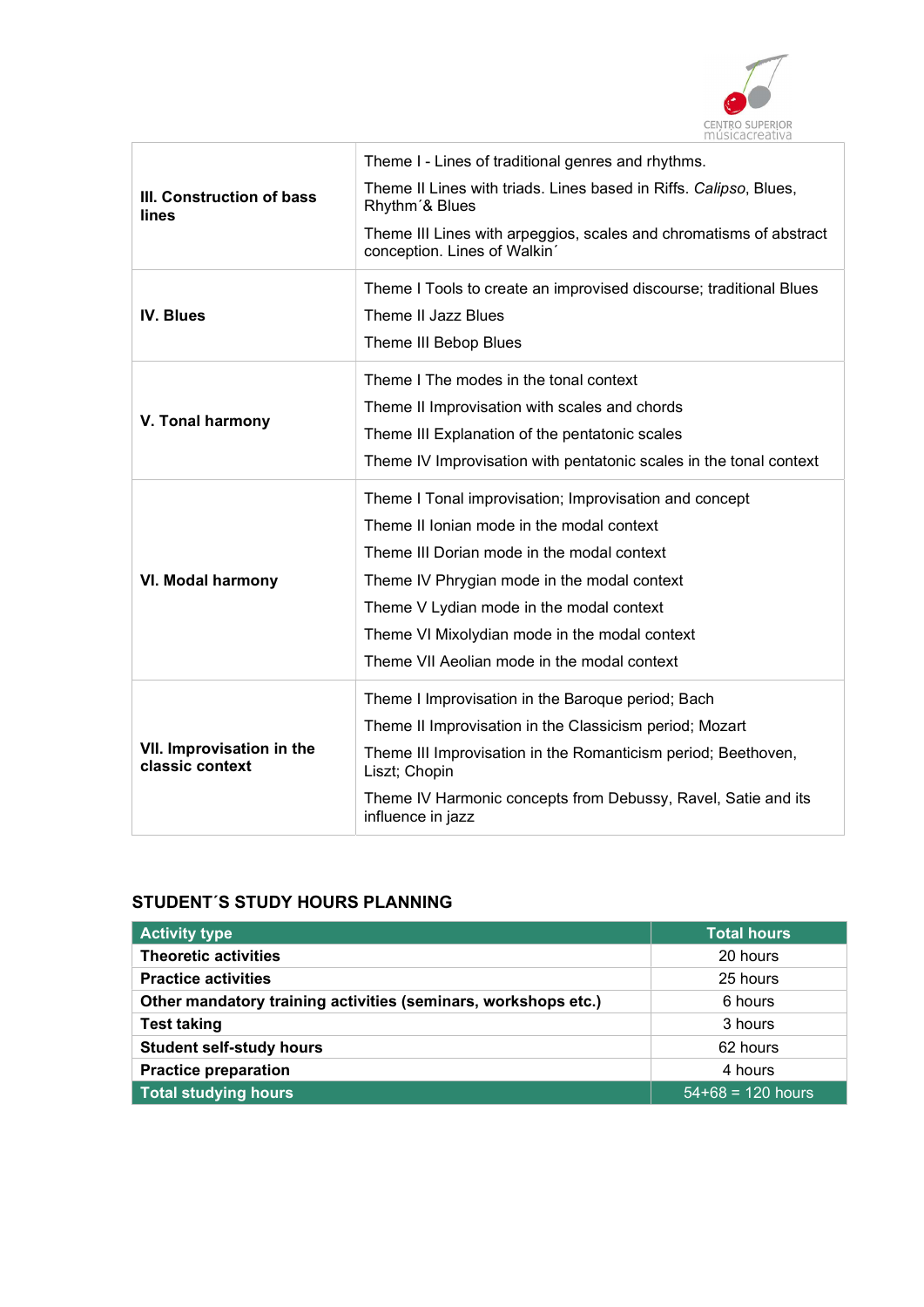

# **METHODOLOGY**

| <b>Theoretical activities</b>                                                | Master/ demonstrative classes, study of texts and illustrative<br>examples                                                                                  |
|------------------------------------------------------------------------------|-------------------------------------------------------------------------------------------------------------------------------------------------------------|
| <b>Practical activities</b>                                                  | Analysis of practical examples, construction of solos and lines, in-<br>class practice with the proposed examples and creations with the<br>proposed themes |
| <b>Other training mandatory</b><br>activities (workshops,<br>seminars, etc.) | Meet the Artist sessions, Master classes with invited professors etc.                                                                                       |

### ASSESSMENT TOOLS

|                                                                                 | <b>Participation:</b> The students must actively participate in class, proving<br>interest and/or understanding of the content covered.                                                                                                  |
|---------------------------------------------------------------------------------|------------------------------------------------------------------------------------------------------------------------------------------------------------------------------------------------------------------------------------------|
| <b>Theoretical activities</b>                                                   | Continuous evaluation: The students must fulfil the requested<br>assignments during the whole academic course, proving research<br>ability and practice synthesis skills concerning theoretical concepts in<br>performance.              |
|                                                                                 | Theory exams: The students must take at least two exams throughout<br>the course in order to prove the theoretical knowledge acquired.                                                                                                   |
| <b>Practical activities</b>                                                     | Participation: The students must actively participate in class, proving<br>interest and/or understanding of the content covered.                                                                                                         |
|                                                                                 | Continuous evaluation: The students must fulfil the requested practical<br>assignments during the whole academic course based on to team-<br>work dynamics and also prove writing and oral skills, beside<br>performing skills.          |
|                                                                                 | Performance exams: The students must take at least two exams<br>during the academic course in order to show the practical skills<br>acquired and the practical assimilation of the course contents,<br>following the tests instructions. |
| <b>Other educational mandatory</b><br>activities (workshops,<br>seminars, etc.) | <b>Participation:</b> The students must actively participate in the different<br>relevant events as considered by the instructor or by the degree<br>coordinators.                                                                       |

# ASSESSMENT CRITERIA

| <b>Theoretical activities</b>                                                | The student must recognise and analyse the harmonic and<br>linguistic contexts of and improvised message.                                                                                                                                          |
|------------------------------------------------------------------------------|----------------------------------------------------------------------------------------------------------------------------------------------------------------------------------------------------------------------------------------------------|
| <b>Practical activities</b>                                                  | The student must create improvisations of at least two minutes over<br>different music styles as proposed by the instruction.<br>The student must identify the essential elements of the<br>improvisation language of the diverse proposed genres. |
| <b>Other training mandatory</b><br>activities (workshops,<br>seminars, etc.) | To participate in the relevant events (Meet the artists sessions,<br>invited professors sessions, etc.) organised within the framework<br>of the subject.                                                                                          |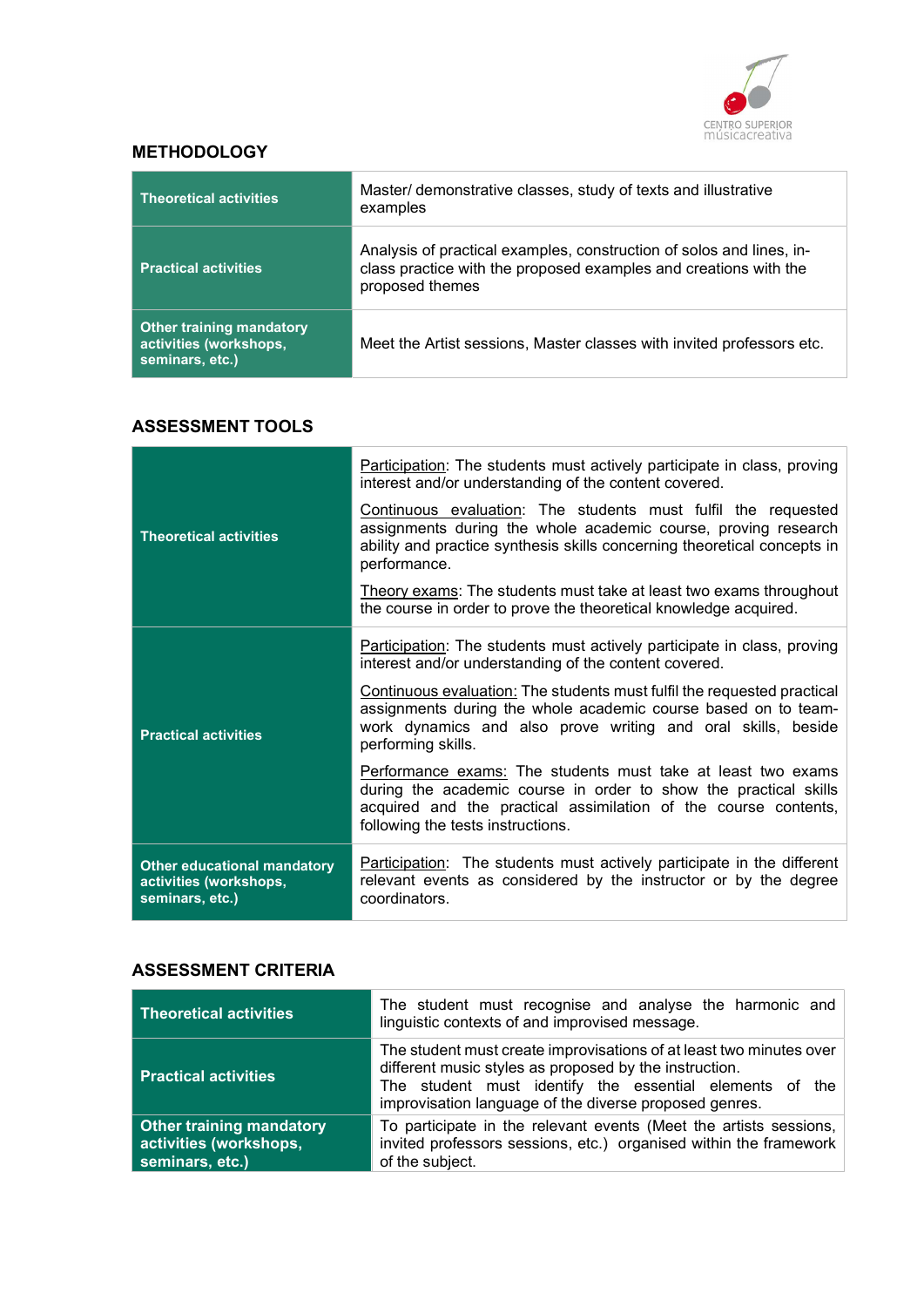

### GRADE DETERMINATION SYSTEM

#### Grade determination system in continuous assessment

|                                              | <b>Grade percentage</b> |
|----------------------------------------------|-------------------------|
| Participation                                | 10%                     |
| Continuous evaluation and weekly assignments | 40%                     |
| Mid-term exam                                | 20%                     |
| Final exam                                   | 30%                     |
| Total                                        | 100%                    |

#### Grade determination system in cases of loss of continuous assessment right

|            | <b>Grade percentage</b> |
|------------|-------------------------|
| Final exam | 80%                     |
| Total      | 80%                     |

#### Grade determination system for the extraordinary assessment call

|             | Grade percentage |
|-------------|------------------|
| Retake exam | 100%             |
| Total       | 100%             |

#### Grade determination system for students with disabilities

In principle, the grade determination system for students with disabilities will be carried out following the criteria set for the rest of the students, ensuring equal opportunities and conditions for all the students. However, if necessary, the instructor in charge will take into account the type of disability of the concerned student. Should the situation apply, the assessment conditions will be adapted in accordance to the limitations of the corresponding disability.

These considerations will be established once the concerned student enrols in the corresponding courses. For the official records, the student and/or the student representative will be requested to present the corresponding disability report for the official accreditation.

|                                              | Grade percentage |
|----------------------------------------------|------------------|
| Participation                                | 10%              |
| Continuous evaluation and weekly assignments | 40%              |
| Mid-term exam                                | 20%              |
| Final exam                                   | 30%              |
| Total                                        | 100%             |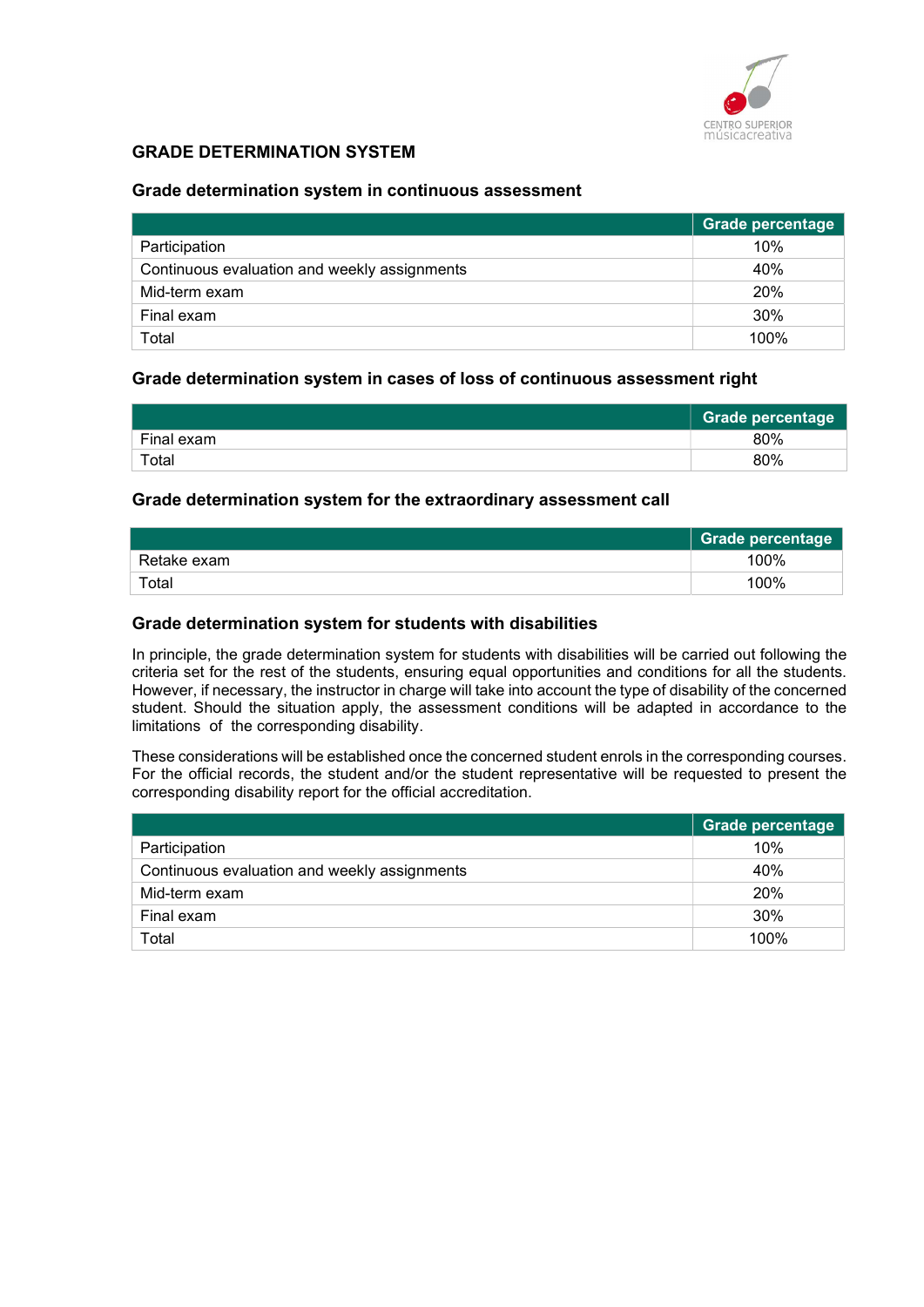

# RESOURCES AND BIBLIOGRAPHY

# Online Campus  $\rightarrow$  https://musicacreativa.classlife.education/

# Bibliography

| <b>Tittle</b>    | How to improvise                         |
|------------------|------------------------------------------|
| <b>Author</b>    | H. Crook                                 |
| <b>Publisher</b> | <b>Advance Music</b>                     |
|                  |                                          |
| <b>Tittle</b>    | Pentatonic scales for Jazz improvisation |
| <b>Author</b>    | R. Ricker                                |
| <b>Publisher</b> | Alfred Publishing CO.                    |
|                  |                                          |
| <b>Tittle</b>    | Jazz Theory                              |
| <b>Author</b>    | M.Levine                                 |
| <b>Publisher</b> | <b>Sher Music</b>                        |
|                  |                                          |
| <b>Tittle</b>    | Pentatonic scales for Jazz improvisation |
| <b>Author</b>    | R. Miller                                |
| <b>Publisher</b> | Advance music                            |
|                  |                                          |
| <b>Tittle</b>    | Pentatonic scales for Jazz improvisation |
| <b>Author</b>    | R. Ricker                                |

# Complementary bibliography

Publisher **Patxi** 

| <b>Tittle</b>    | Ready, aim, improvise        |
|------------------|------------------------------|
| <b>Author</b>    | H. Crook                     |
| <b>Publisher</b> | <b>Advance Music</b>         |
|                  |                              |
| <b>Tittle</b>    | El bajista completo          |
| <b>Author</b>    | R. De la Vega                |
| <b>Publisher</b> | Rellenar                     |
|                  |                              |
| Tittle           | The improviser's Bass method |
| <b>Author</b>    | Ch. Sher                     |
| <b>Publisher</b> | Sher Music Co.               |
|                  |                              |
|                  |                              |

| <b>Tittle</b>    | The improviser's Bass method |
|------------------|------------------------------|
| ∣ Author         | Ch. Sher                     |
| <b>Publisher</b> | Sher Music Co.               |